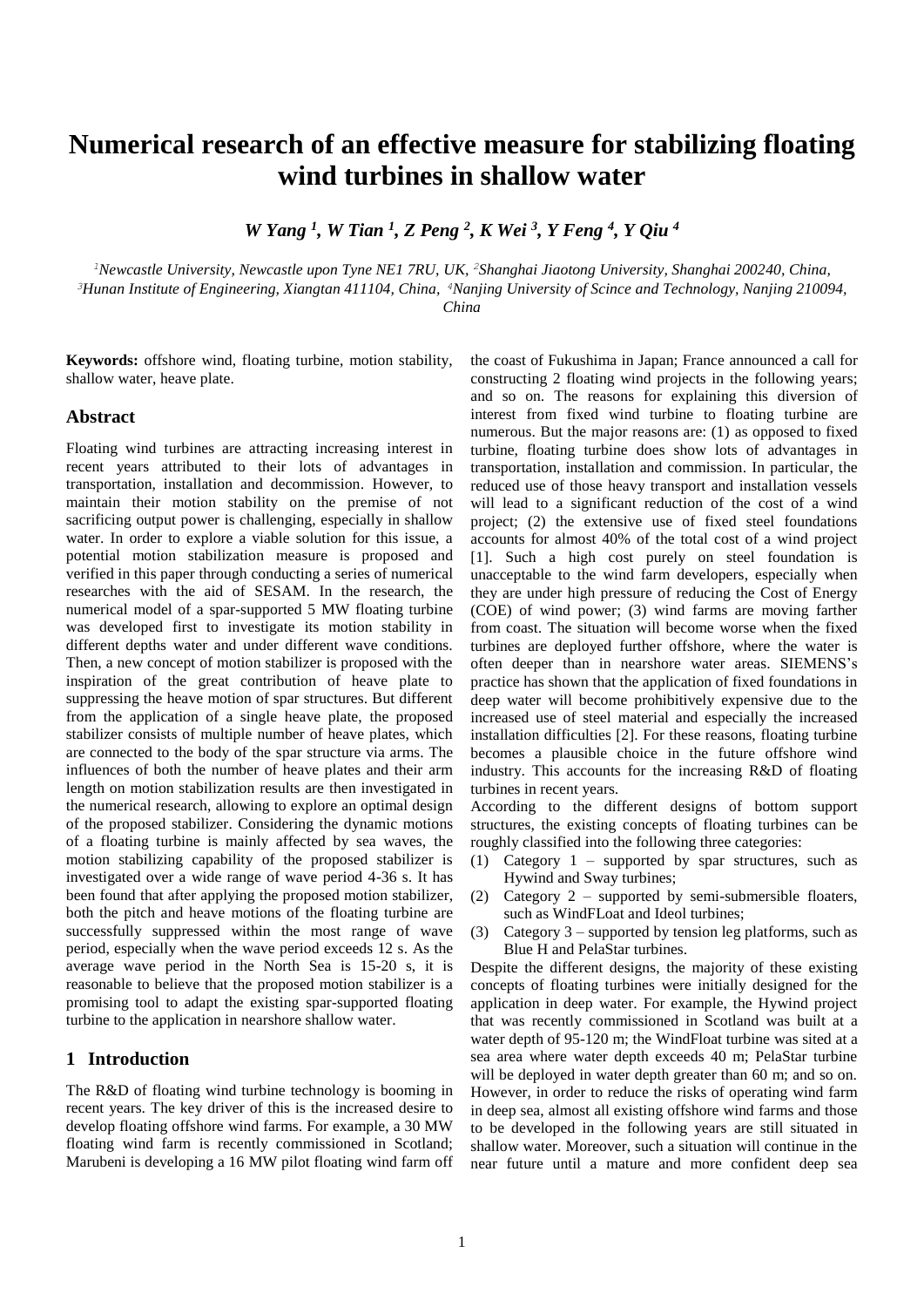applicable wind turbine technique is achieved. For example, the 4.8 GW Dogger Bank, one of the largest Round 3 offshore wind projects that are going to be developed in the UK, will be built in only 35m depth water [3]. Then, a question arises, i.e. whether these existing concepts of floating turbines are also applicable to shallow water? If not, how to adapt them to the application in shallow water? To answer this question, the numerical research is dedicatedly organized in this paper. Herein, it is worth noting that due to the limited context of the paper, it is unlikely to investigate the applicability and motion stability of all the existing concepts of floating turbines in a single research. For this reason, only the first category of floating turbines that are supported by spar will be investigated in the following. The reason for selecting this concept of floating turbine for research is on the one hand this concept of turbines are already commercialized, and on the other hand this concept of floating turbines have simple structure and easy to simulate in commercial software.

## **2 Setup of numerical model**

The numerical model of a spar-supported 5 MW floating wind turbine is developed in this section with the aid of SESAM. SESAM is a world renowned offshore structural engineering software developed by DNV for the design and analysis of offshore structures. In this paper, the numerical model of the floating turbine was developed by referring to the NREL three-bladed 5 MW baseline wind turbine [4]. The details of the NREL three-bladed 5 MW turbine are listed in Table 1.

| Rated power         | 5 MW                                     |  |
|---------------------|------------------------------------------|--|
| Rotor orientation   | Upwind                                   |  |
| Rotor configuration | 3 blades                                 |  |
| Control             | Variable speed, collective pitch control |  |
| Drivetrain          | Multiple-stage gearbox driven            |  |
| Rotor diameter      | 126 m                                    |  |
| Hub diameter        | 3 m                                      |  |
| Hub height          | 90 m                                     |  |
| Cut-in wind speed   | $3 \text{ m/s}$                          |  |
| Rated wind speed    | $11.4 \text{ m/s}$                       |  |
| Cut-out wind speed  | $25 \text{ m/s}$                         |  |
| Cut-in rotor speed  | $6.9$ rev/min                            |  |
| Rated rotor speed   | $12.1$ rev/min                           |  |
| Rated tip speed     | $80 \text{ m/s}$                         |  |
| Rotor mass          | $110,000$ kg                             |  |
| Nacelle mass        | 240,000 kg                               |  |
| Tower mass          | 347,460 kg                               |  |

Table 1: Parameters of the NREL three-bladed 5 MW baseline wind turbine [4].

Assume the turbine is support by a spar foundation, of which the parameters are listed in Table 2.

| Spar material | Steel |
|---------------|-------|
| Spar diameter |       |
| )raft         |       |

| Ballast weight                | $1,200,000 \text{ kg}$ |
|-------------------------------|------------------------|
| Gravity centre of the turbine | $-3 \text{ m}$         |

Table 2: Parameters of spar foundation.

Based on the turbine and spar foundation parameters listed in Tables 1 and 2, the numerical model of the floating turbine was readily developed. It is shown in Figure 1.



Figure 1: Numerical model of the floating wind turbine

Herein, it is worth noting that mooring system is not yet considered in this research in order to facilitate the investigation of the pure contribution of the proposed motion stabilizer to maintaining a stable floating turbine under various sea wave loading conditions.

## **3 Stability of a spar-supported floating turbine**

The motion stability of a spar-supported floating wind turbine will be investigated in this section. In reality, the dynamic motions of a floating wind turbine can be affected by a number of factors, such as wind above water surface, sea waves on water surface, tidal currents under water surface, mooring system that connect the turbine to the seabed, the strategy of wind turbine control, water depth, and so on. However, among all these influence factors sea waves and water depth are two most important factors that cannot be neglected in the design of a floating wind turbine. For this reason, their influences on the motion stability of a floating turbine will be investigated first in the following.

Assume the turbine is deployed in a certain water area of the North Sea. Considering the significant wave height in the North Sea is higher than 2 m for 60% of time, the mean wave period is  $15 - 20$  s and it is seldom below 4 s [5], the following scenarios are assumed in the numerical research:

 Scenario 1 – for investigating the influence of water depth on motion stability: wind speed is the rated wind speed of the turbine 11.4 m/s, wave direction is  $0^{\circ}$ , wave height is 10 m, wave period increases gradually from 4 s to 38 s that cover both calm sea wave conditions and those in storm weathers, and water depth varies in a range of 50 – 1000 m covering both shallow and deep depths waters;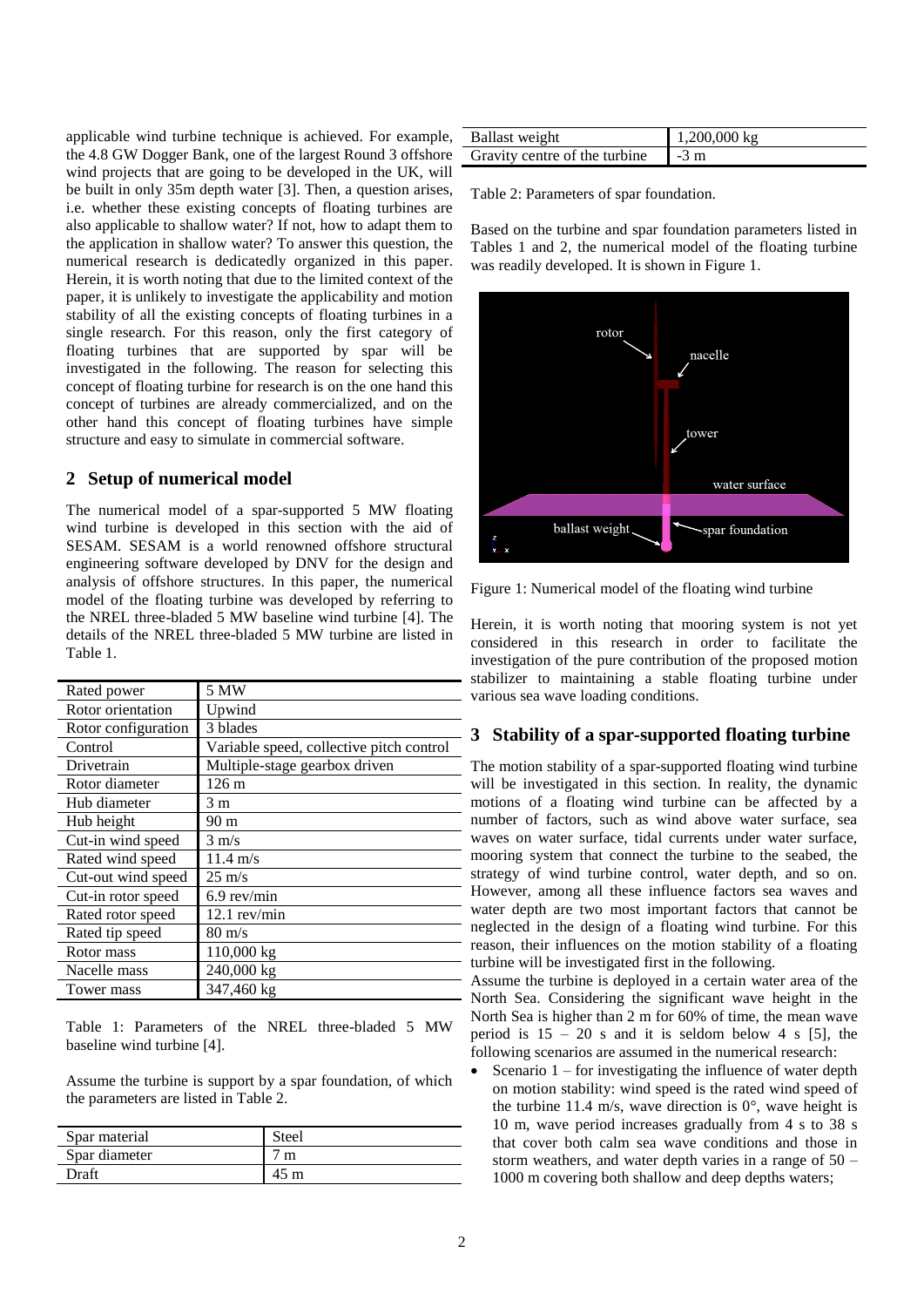Scenario 2 – for investigating the influence of waves on the motion stability of the turbine in different circumferential directions: wind speed is still the rated wind speed of the turbine 11.4 m/s, wave height is 10 m, wave period increases gradually from 4 s to 38 s, water depth is fixed at 50 m, and the direction of interest varies from  $0^\circ$  to  $90^\circ$ .

As shown in Figure 2, the power output of a floating turbine is significantly affected by its motions in pitch and heave directions. Particularly, even the weak motion of the turbine in pitch direction may much lower the efficiency of blade pitch control, thus significantly lower the output of the electric power generated by the turbine. For this reason, the pitch and heave motions of the turbine in the first scenario are calculated. The corresponding results are shown in Figure 3.



Figure 2: Dynamic motions of a floating wind turbine.



Figure 3: Influence of water depth on the motion stability of the floating turbine, (a) pitch motion, (b) heave motion.

From Figure 3, it is found that in the most range of wave period, both pitch and heave motions of the turbine increase with the decrease of water depth. This implies that it is more difficult to maintain the stability of a floating turbine in shallow water than in deep water. In other words, to apply floating turbine in a shallow water area will have to face more challenges in achieving the desired target of power generation. In addition, with the increase of wave period, the pitch motion of the turbine exhibits a generally increasing tendency. This indicates that the waves with larger wave periods (i.e. longer wave lengths) carry more kinematic energy and thus have more influence on the motion of the floating turbine. In Figure 3b, the wave period 16 s at which the peak heave motion occurs corresponds to the natural frequency of the floating turbine in heave direction.

Subsequently, influences of sea waves on the stability of the floating turbine in different circumferential directions are investigated. The calculation results obtained under the offshore conditions described in Scenario 2 are shown in Figure 4.



Figure 4: Wave influence on the stability of the floating turbine in difference circumferential directions, (a) pitch motion, (b) heave motion.

From Figure 4a, it is found that the sea waves have the largest influence on the pitch motion of the turbine in inline direction (i.e. the direction of  $0^{\circ}$ ), which is same as the wave direction. While, the sea waves have less influence on the pitch motion of the turbine in other crossflow directions. In other words, the wave influence on the pitch motion will decrease gradually when the direction of interest deviates from the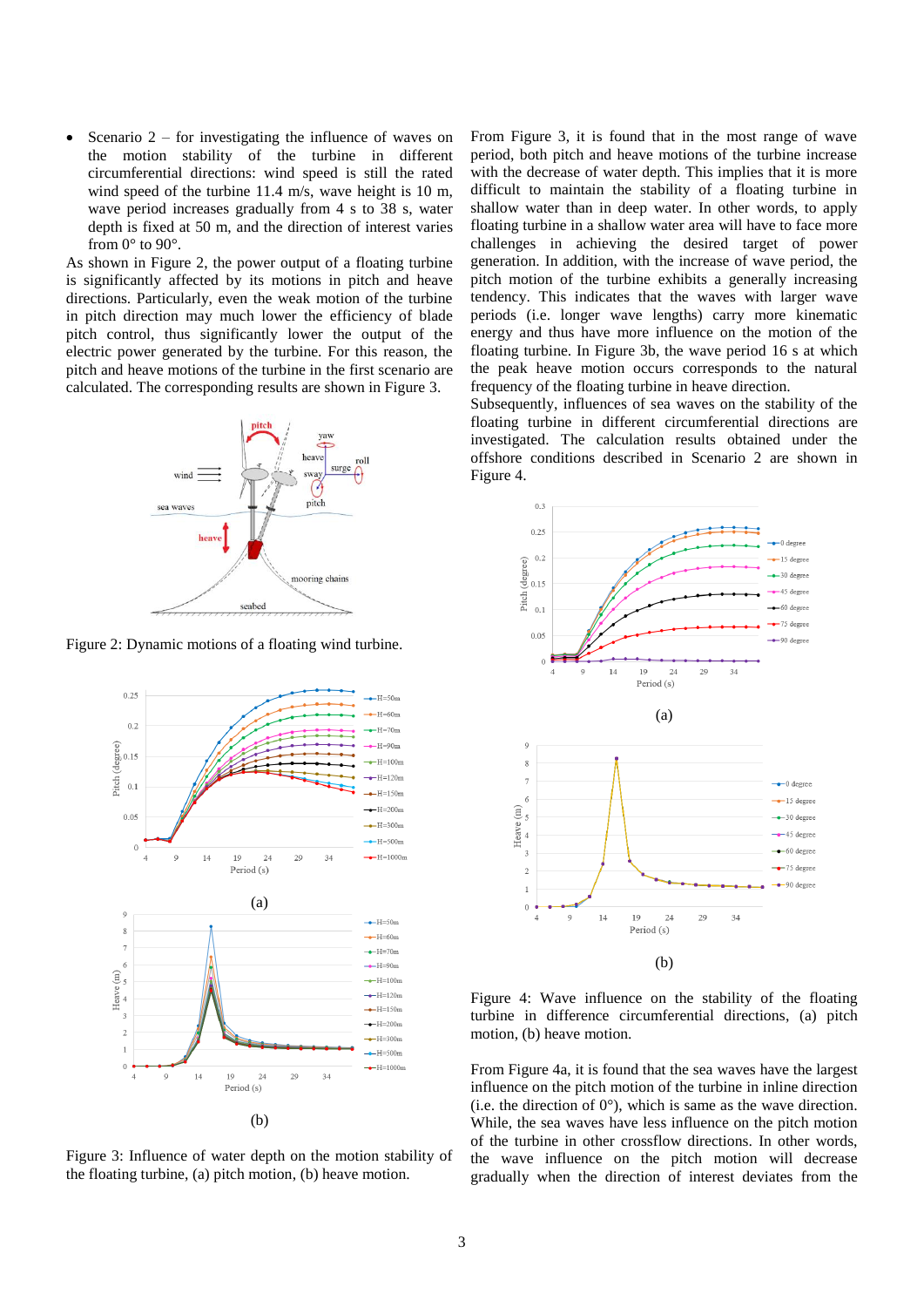inline direction until the minimum influence when the direction of interest is perpendicular to the wave direction (i.e. the direction of  $90^{\circ}$ ). From Figure 4b, it is clearly seen that the influence of sea waves on the heave motion of the turbine is unrelated to the direction of interest.

In summary, the calculation results shown in Figures 3 and 4 matches very well with the expectation. This suggests that the numerical model established in Section 2 is completely right. Therefore, the numerical research results that are obtained based on this model are reliable.

## **4 Design of a new concept of motion stabilizer**

The calculation results shown in Section 3 have disclosed that it is difficult to maintain the motion stability of a floating turbine in shallow water. Then, how to overcome this issue and adapt the existing spar-supported floating turbine to the application in shallow water? In fact, some measures have been developed before to stabilize floating wind turbines, although they failed to consider the influence of water depth on the stability. Among these measures, the most popular one is to maintain the stability of the turbine via blade pitch control [6, 7]. However, the blade pitch control method only mitigates the influences by wind, it is unable to suppress the unstable motions caused by sea waves. In addition, the blade pitch control is implemented based on the 10 minutes wind farm SCADA data. Thus, it fails to quickly respond to the instantaneous changes of wind and wave loads. Finally, it becomes very difficult or even impossible to achieve an accurate blade pitch control when the pitch motion of the floating turbine is large. Thus, how to enable the turbine to respond quickly and correctly to the instantaneous changes of both wind and wave loads and moreover stabilize the turbine without sacrificing the output of electric power is still an open question remaining to be resolved today. The research conducted in this section is to address this issue.

Inspired by the positive contribution of heave plate to suppressing the heave motion of spar structures [8, 9], a passive concept of motion stabilizer is proposed in this paper. But instead of using only a single heave plate, it is proposed to use multiple number of heave plates to construct the motion stabilizer. To ease understanding, the diagrams of the conventional method of using a single heave plate and the proposed concept of motion stabilizer that uses multiple number of heave plates are shown in Figure 5.



Figure 5: Diagrams of the motion stabilizer, (a) conventional method of using a single heave plate, (b) proposed concept of stabilizer using multiple number of heave plates.

It is necessary to note that the proposed concept of motion stabilizer that uses multiple number of heave plates is not a simple copy of the conventional method of using a single heave plate. This is because, in comparison of the conventional method, the proposed motion stabilizer shows many merits in site application and a lot of advantages in motion stabilization. These merits and advantages are briefly summarized below:

- (1) In contrast to the large single plate, the multiple number of heave plates that are adopted in the proposed concept of stabilizer are much smaller in size. Thus, they are easier to manufacture and particularly easier to install and replace at site. From this point of view, the proposed motion stabilizer is more ideal for site application;
- (2) In the conventional method, part of the surface of the single heave plate is occupied by the bottom surface of the spar. Therefore, the wet surface of the heave plate is reduced. Consequently, the reduced wet surface will significantly decrease the heave motion damping generated by the plate. By contrast, the surface of all heave plates used in the proposed stabilizer is exposed in water. Therefore, from this point of view the proposed concept of stabilizer has fully utilized the contribution of the heave plates to heave motion damping, while the conventional method has not;
- (3) In addition, in the proposed design of the motion stabilizer, the heave plates are connected to the body of the spar via arms. In accordance with the conservation law of momentum, these arms will further enhance the motion stabilization capability of the stabilizer. However, the conventional method of using a single heave plate does not have such a specific feature.

Based on the above discussion, the proposed concept of motion stabilizer should be more effective in stabilizing a floating wind turbine than the existing method does.

## **5 Numerical verification of the proposed concept of motion stabilizer**

In this section, a four-plate stabilizer is applied to the floating turbine in order to demonstrate the effectiveness of the proposed concept of motion stabilizer in suppressing the motion of the floating turbine. The four heave plates used in the stabilizer are identical to each other. Their diameter is 10 m, thickness is 0.1 m, and the total surface area of the four plates is 1257 m<sup>2</sup>. The mass of these four plates are treated as part of the ballast weight of the floating turbine. Herein, it is necessary to note that the heave plates used in the proposed stabilizer are in fact hollow inside. This is why they have 0.1 m thickness. The purpose of such a specific design is to reduce the total weight of the stabilizer while acquiring sufficient damping force. To facilitate the verification, the pitch and heave motions of the spar-supported turbine before and after using the stabilizer are calculated. The corresponding results are shown in Figure 6.

From Figure 6a, it is seen that after using the four-plate stabilizer, the pitch motion of the floating turbine has been suppressed in the most range of wave periods with the exception of 7-12 s. This is not surprised because the wave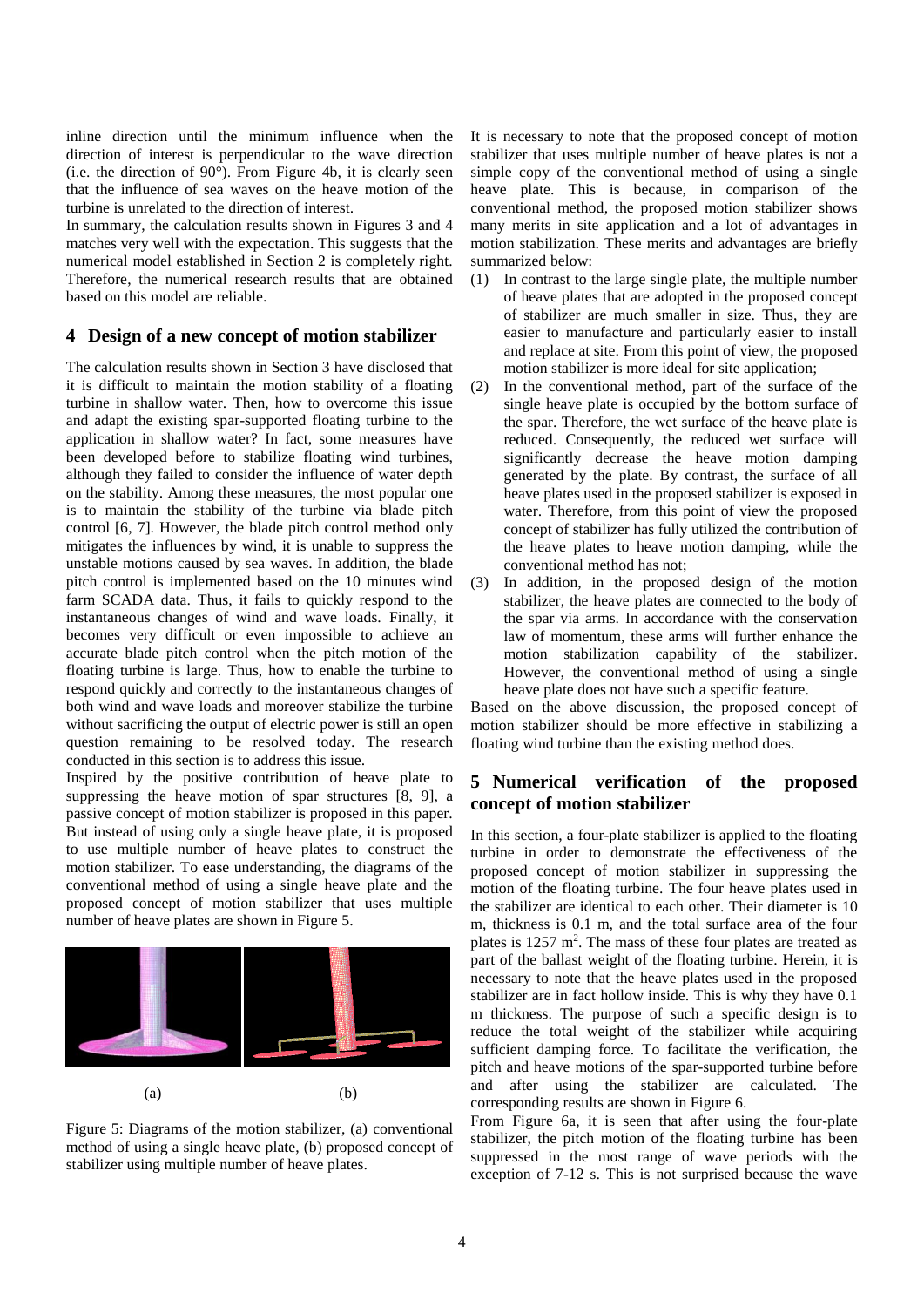period range 7-12 s is the range of resonant frequency of the floating turbine in pitch direction after it is equipped with the four-plate stabilizer. In spite of this, the pitch motion of the turbine is significantly reduced by the four-plate stabilizer when the wave period is larger than 12 s. Since the average wave period in the North Sea is 15-20 s, the calculation results shown in Figure 6a indicate that the four-plate stabilizer is not only able to successfully stabilize the floating turbine in normal operation, but also able to protect the turbine and reduce its risk of sinking in the storm weather conditions. From Figure 6b, it is seen that after using the fourplate stabilizer, the resonant frequency of the turbine in heave direction has been significantly reduced due to the large damping introduced by the heave plates. In other words, the resonant heave motion occurs at wave period 16 s before using the stabilizer, while the resonant heave motion is never observed over the whole range of wave period 4-36 s after the turbine is equipped with the four-plate stabilizer. As mentioned earlier, the average wave period in the North Sea is 15-20 s, this suggests that the proposed concept of motion stabilizer is really helpful in achieving the desired stability of a North Sea floating wind turbine in both pitch and heave directions.



Figure 6: Verification of the proposed concept of motion stabilizer, (a) pitch motion, (b) heave motion.

## **6 Advantages of the proposed motion stabilizer over the conventional method**

Furthermore, the advantages of the proposed concept of motion stabilizer over the conventional method of using a

single heave plate is demonstrated in this section through calculating and comparing the pitch motions of the turbine that is equipped with different concepts of motion stabilizers. In the calculation, total three concepts of stabilizers are considered. They are single-plate stabilizer, four-plate stabilizer, and eight-plate stabilizer, respectively. In order to ensure all calculation results obtained after using different stabilizers are comparable, the total surface area of the heave plates is assumed same whatever how many number of heave plates are used to build the motion stabilizer. Moreover, to further assure the comparability of the calculation results, the mass of the heave plates will be treated as part of the ballast weight of the floating turbine. The ballast weight of the floating turbine will be kept same in all numerical research scenarios. The geometries that are used in different stabilizer designs are listed in Table 3.

| Stabilizer | Number    | Diameter        | Arm            | Total surface      |
|------------|-----------|-----------------|----------------|--------------------|
| concept    | of plates | of plate        | length         | area               |
|            |           | 40 m            |                | $1257 \text{ m}^2$ |
|            |           | 20 <sub>m</sub> | $20 \text{ m}$ | $1257 \text{ m}^2$ |
|            |           | 14 m            | 20 m           | $1257 \text{ m}^2$ |

Table 3: Geometries used in the different stabilizer designs.

Based on the above designs, the three concepts of motion stabilizers are simulated. The floating turbines that are respectively equipped with the three concepts of motion stabilizers are shown in Figure 7.



Figure 7: Floating wind tubrines that are equipped with different concepts of motion stabilizers, (a) Concept I stabilizer, (b) Concept II stabilizer, (c) Concept III stabilizer.

Then, the pitch motions of the turbine after being equipped with different concepts of stabilizers are calculated. The calculation results are shown in Figure 8.

Form Figure 8, it is clearly seen that over the whole wave period range of 4-36 s, the Concept II and Concept III motion stabilizers are indeed superior to the Concept I stabilizer that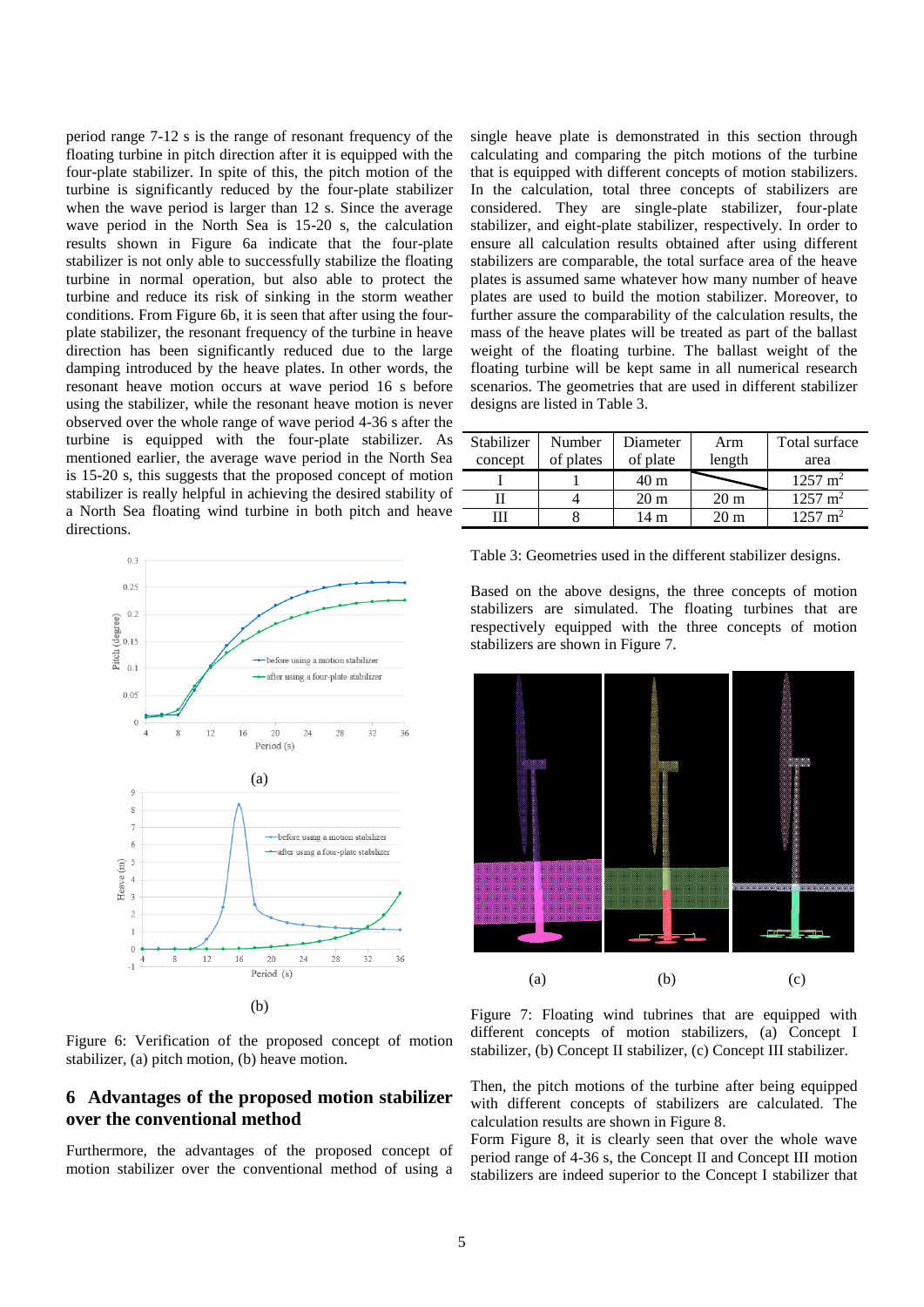uses only a single heave plate in stabilizing the pitch motion of the turbine. This means that after equipping with the proposed multi-plate motion stabilizer, the floating turbine can achieve better stability in pitch motion, although the multiple number of heave plates used in the new designs have the exactly same surface area as that of the single heave plate used in the conventional design. Moreover, the further comparison of the results shown in Figure 8 discloses that the more number of heave plates are used to construct the stabilizer, the better motion stabilization can be achieved.



Figure 8: Pitch motion of the floating turbine equipped with different concepts of motion stabilizers.

As mentioned earlier, the heave plates that are used in the proposed concept of motion stabilizer are connected to the body of the spar structure via arms and it is predicted in Section 4 that the utilization of these arms may further enhance the motion stabilization capability of the motion stabilizer. In order to prove this prediction, the influence of the arm length on the motion stabilization is investigated. Herein, the application of the eight-plate stabilizer is considered. When the arm length is respectively set to be 20, 25 and 30 m, the corresponding pitch motion calculation results are shown in Figure 9.



Figure 9: Influence of the arm length on motion stabilization.

From Figure 9, it is observed that with the increase of the arm length, the pitch motion of the floating turbine decreases over the most range of wave period, especially when the wave period is larger than 12 s. Since the average wave period in the North Sea is 15-20 s, such calculation results indicate that the application of the arms in the proposed motion stabilizer does enhance the motion stabilization capability of the stabilizer when the stabilizer is applied to the floating turbines operating in the North Sea.

## **7 Conclusions**

Inspired by the positive contribution of heave plate to suppressing the heave motion of spar structures, a new motion stabilization measure is proposed and numerically verified in this paper in order to adapt the existing spar-supported floating wind turbine to the application in shallow water. From the numerical calculation results described above, the following conclusions can be drawn:

- (1) It is more difficult to maintain the stability of a floating turbine in shallow water. Since the power generation efficiency of a floating turbine is highly dependent on its motion stability, the application of floating wind turbines in shallow water will have to face more challenges in operation as the desire target of power generation is not easy to be achieved due to the instable motions of the turbine, especially the instable motion of the turbine in pitch direction;
- (2) In contrast to the conventional method that uses only a single heave plate, the proposed concept of motional stabilizer is more suited to site use and moreover has many advantages in motion stabilization. Particularly, the arms that connect the heave plates to the body of spar can further enhance the motion stabilizing capability of the stabilizer;
- (3) The calculation results have shown that the proposed motion stabilizer can successfully suppress the pitch and heave motions of the spar-supported floating turbine when the wave period is over 12 s. As the average wave period in the North Sea is 15-20 s, it is reasonable to believe that the proposed motion stabilizer is a promising tool to adapt the existing spar-supported floating turbine to the application in nearshore shallow water.

## **Acknowledgements**

The work reported in this paper was supported by the open project of the State Key Laboratory of Mechanical System and Vibration at Shanghai Jiaotong University (Reference number MSV201702) and National Natural Science Foundation of China with the reference numbers of 11632011 and 11772126.

## **References**

- [1] Clean Energy Pipeline, Offshore wind project cost outlook, 2014. [http://www.cleanenergypipeline.com/Resources/CE/Res](http://www.cleanenergypipeline.com/Resources/CE/ResearchReports/Offshore%20Wind%20Project%20Cost%20Outlook.pdf) [earchReports/Offshore%20Wind%20Project%20Cost%](http://www.cleanenergypipeline.com/Resources/CE/ResearchReports/Offshore%20Wind%20Project%20Cost%20Outlook.pdf) [20Outlook.pdf.](http://www.cleanenergypipeline.com/Resources/CE/ResearchReports/Offshore%20Wind%20Project%20Cost%20Outlook.pdf) Recent access on the 24<sup>th</sup> April, 2018.
- [2] R. Dominique, C. Christian, A. Alexia and W. Alla. "WindFloat: A FF for offshore wind turbines", Journal